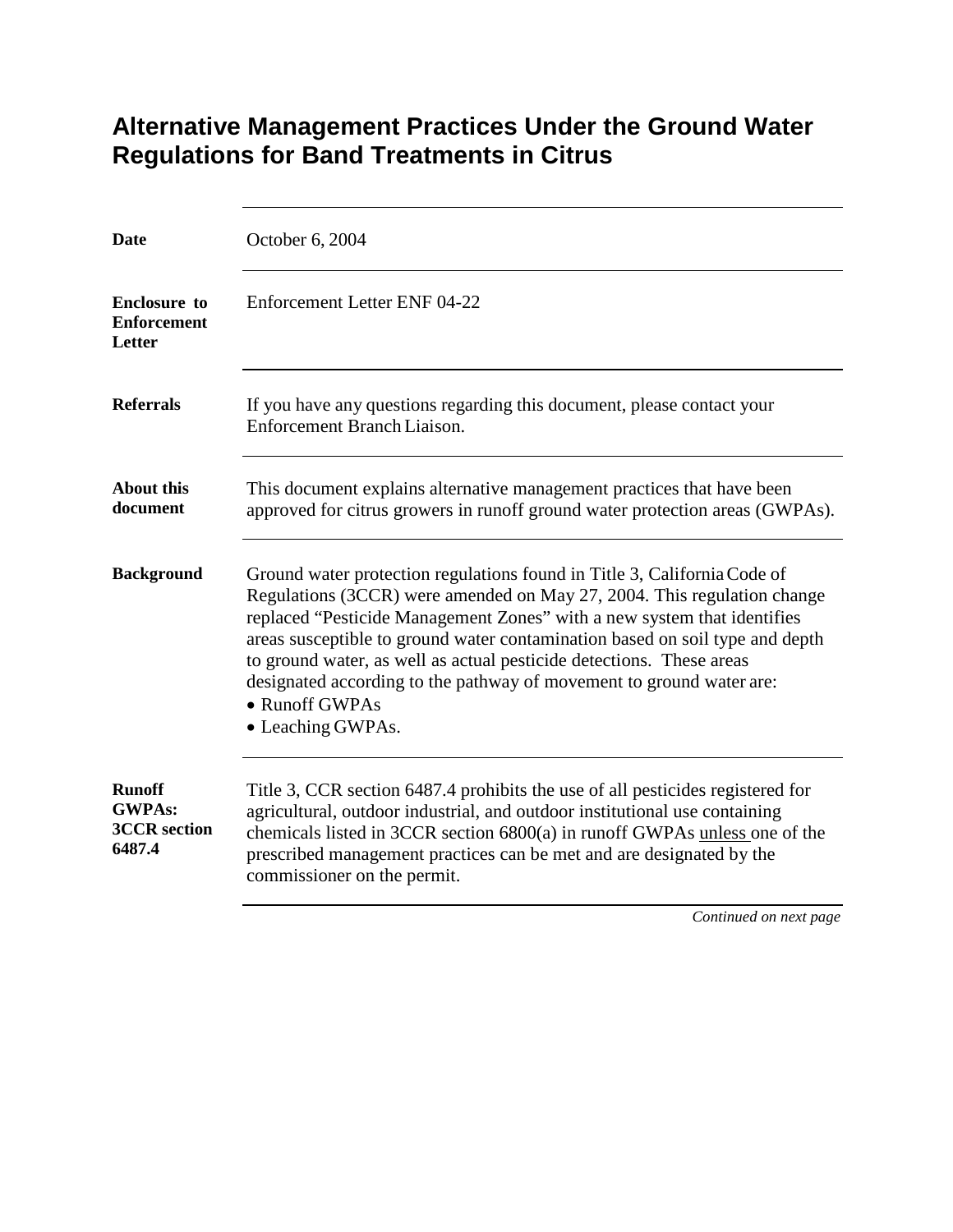## **Alternative Management Practices Under the Ground Water Regulations for Band Treatments in Citrus, Continued**

| <b>Band</b><br>treatments:<br><b>3CCR</b> section<br>6487.4(c)                             | Band treatments refer to applications of pesticides to a narrow strip on or<br>along a crop row rather than continuous over the field area.<br>Band treatments are one of seven prescribed management practices that allow<br>for use of chemicals in $3CCR$ section $6800(a)$ . With this practice, the<br>pesticide must be applied immediately adjacent to the crop row so that not<br>more than 33 percent of the distance between the rows is treated.                                                                                                                                                                                                                                                                                                                                                                               |
|--------------------------------------------------------------------------------------------|-------------------------------------------------------------------------------------------------------------------------------------------------------------------------------------------------------------------------------------------------------------------------------------------------------------------------------------------------------------------------------------------------------------------------------------------------------------------------------------------------------------------------------------------------------------------------------------------------------------------------------------------------------------------------------------------------------------------------------------------------------------------------------------------------------------------------------------------|
| California<br><b>Citrus Mutual</b><br>request for<br>alternative<br>management<br>practice | California Citrus Mutual (CCM), representing citrus growers, submitted a<br>request to the Department of Pesticide Regulation (DPR) for approval of an<br>alternative management practice for citrus in runoff GWPAs. CCM requested<br>that band applications of pesticides listed in 3CCR section 6800(a) to citrus<br>trees be extended to the drip line of the tree, even if the band width exceeds<br>the 33 percent of the distance between the tree rows currently allowed.<br>The basis for the request was that the mitigation measures provided in the<br>regulations were not adaptable to most citrus operations and that several of<br>the measures potentially could put some growers in violation of conservation<br>practices of the San Joaquin Valley Air Pollution Control District PM 10<br>(particulate matter) Plan. |
| <b>Additional</b><br>alternative<br>management<br>practices                                | Following the same reasoning described below, the decision also affects the<br>prescribed management practices specified in 3CCR section 6487(a) "soil<br>disturbance" and section 6487(b) "incorporation of the pesticides."<br>Specifically, these subsections now mean that in citrus, soil to be treated with<br>a pesticide listed in 3CCR section 6800(a) does not need to be disturbed prior<br>to application from the dripline of the tree to the row of the same tree, even if<br>that distance exceeds 33 percent of the distance between tree rows, and, a<br>pesticide listed in 3CCR section 6800(a) does not need to be incorporated<br>from the dripline of the tree to the row of the same tree, even if that distance<br>exceeds 33 percent of the distance between tree rows.                                          |

*Continued on next page*